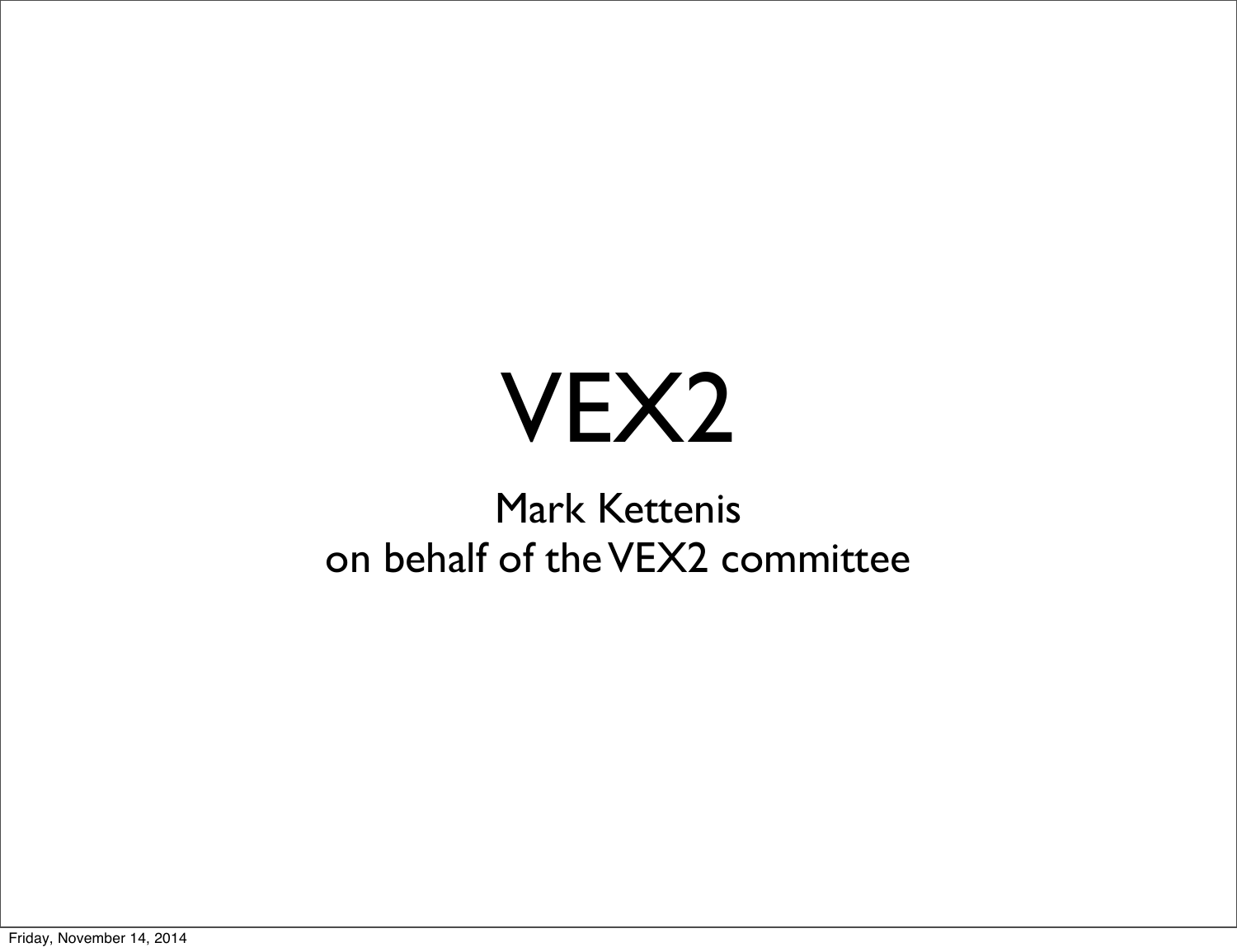### VEX2 Committee

- Walter Brisken (NRAO)
- Ed Himwich (NVI/GSFC)
- Cormac Reynolds (Curtin)
- Mark Kettenis (JIVE)
- Alan Whitney (Haystack)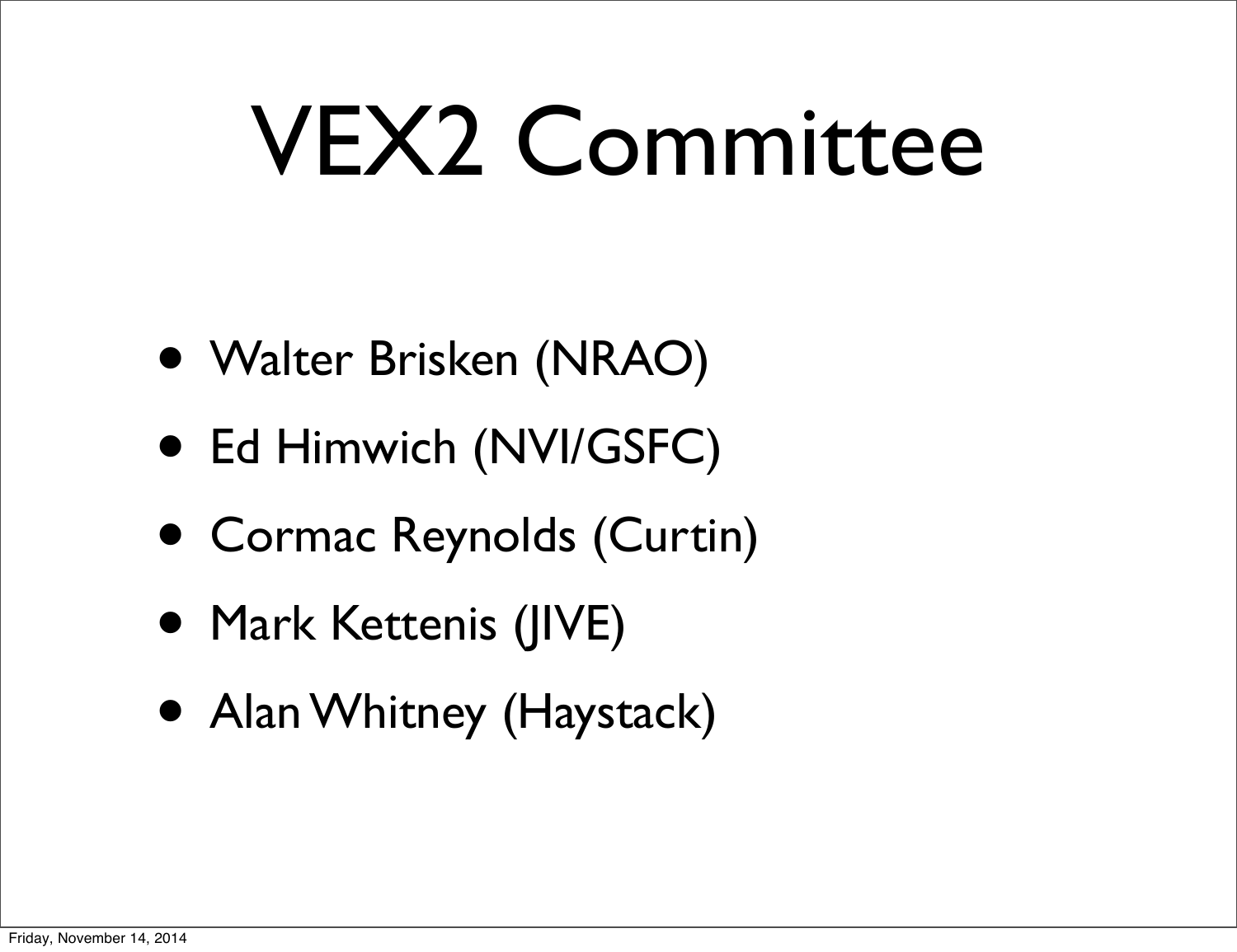### What is VEX

- A format for describing VLBI observations
- Used for both Astronomy and Geodesy
- At stations, correlators
- Emitted by popular scheduling software PC-SCHED and (NRAO) SCHED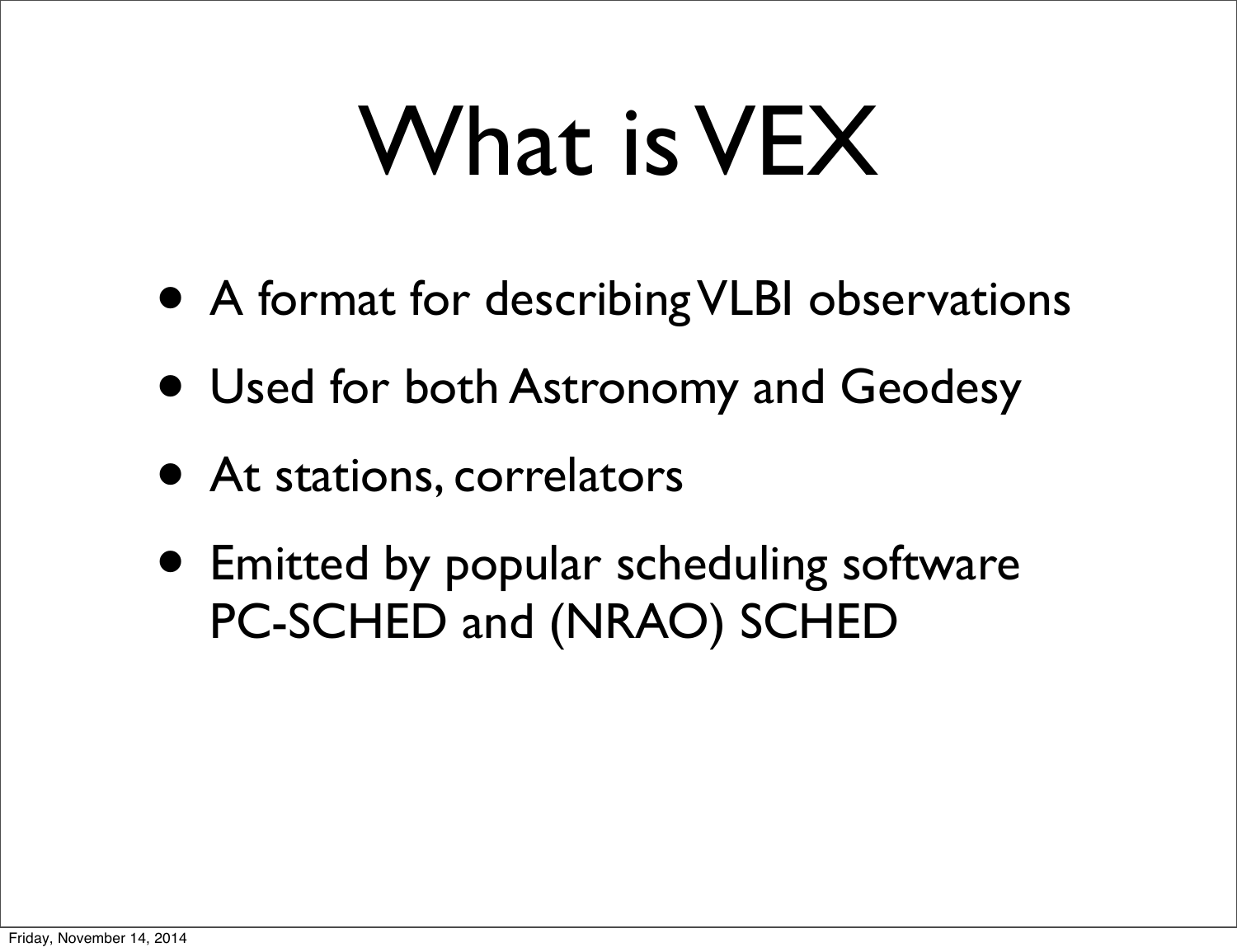## Why VEX2?

- VEX1 isn't sufficient to describe current VLBI setups
- VEX1 includes a lot of historic baggage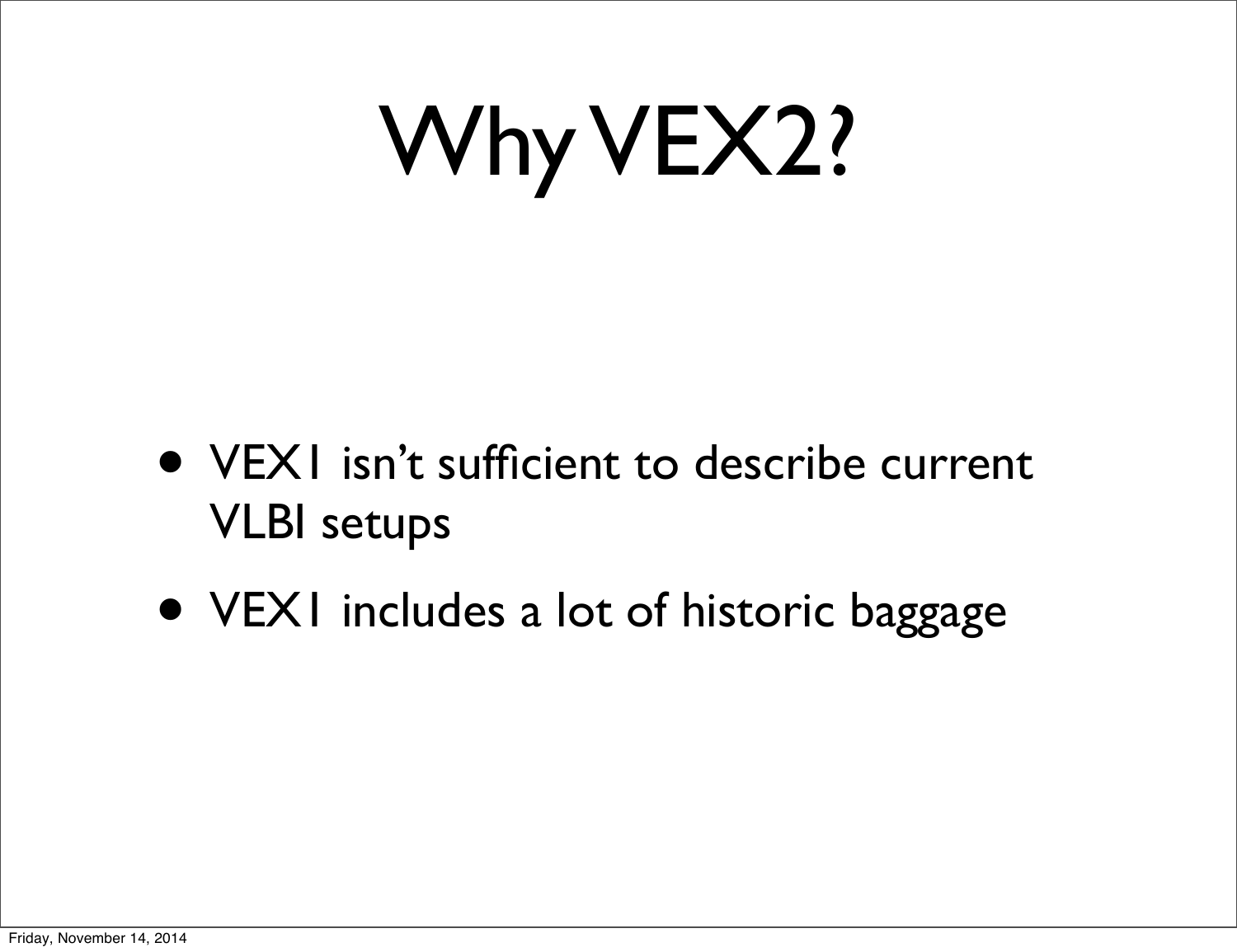# VEX2 Changes

- $VEX$  rev = 2.0
- Adds new blocks \$BITSTREAMS, \$DATASTREAMS, \$EXTENSIONS
- Adds new parameters in existing blocks (too many to mention here)
- Adds fields to existing parameters e.g. IF sample rate in if\_def
- Removes obsolete blocks \$HEAD\_PASS, \$PASS\_ORDER, \$ROLL
- Removes obsolete parameters e.g. tape\_length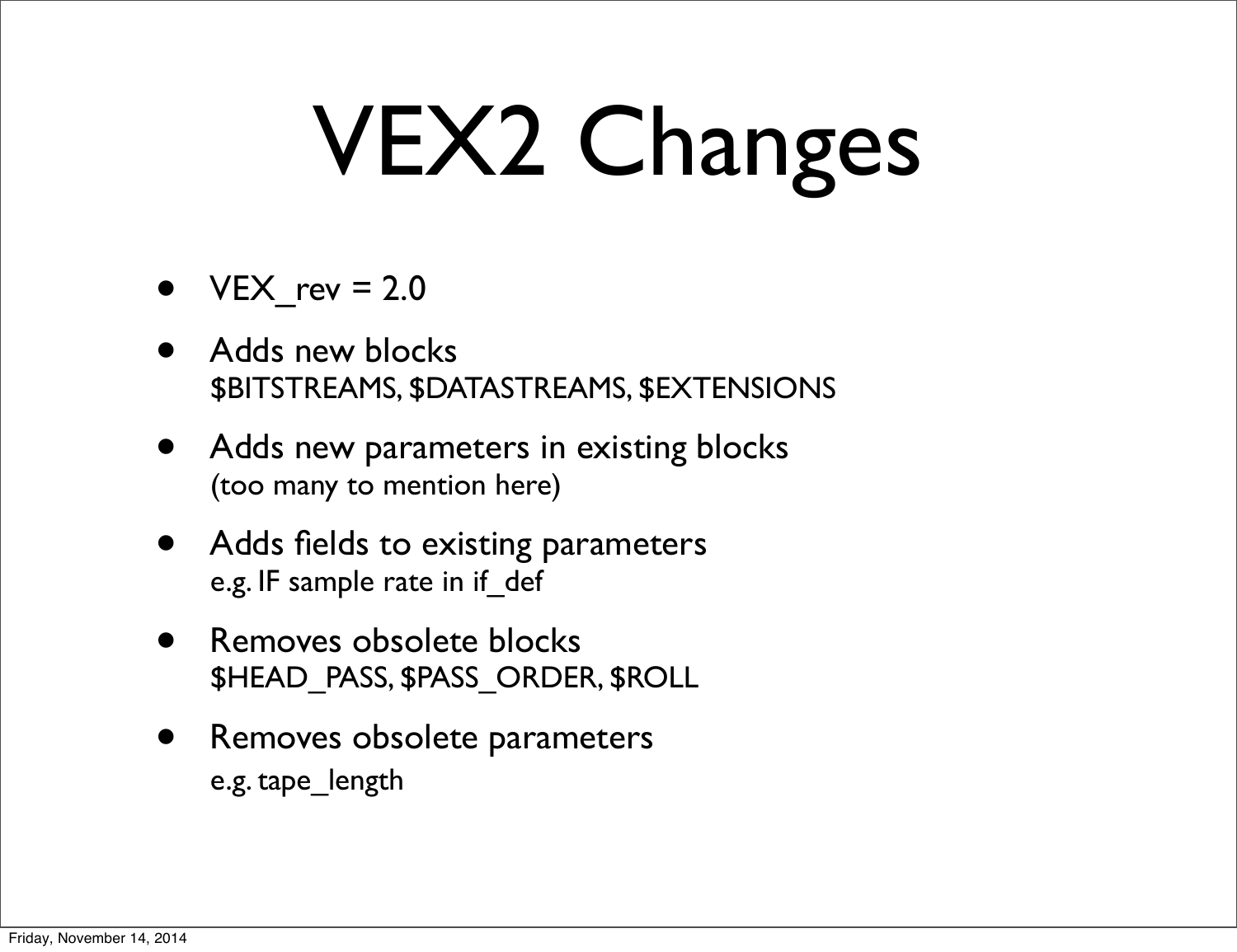# What doesn't change?

- Basic syntax
- Description of what was observed: \$FREQ, \$IF, \$BBC, \$SCHED, \$SOURCE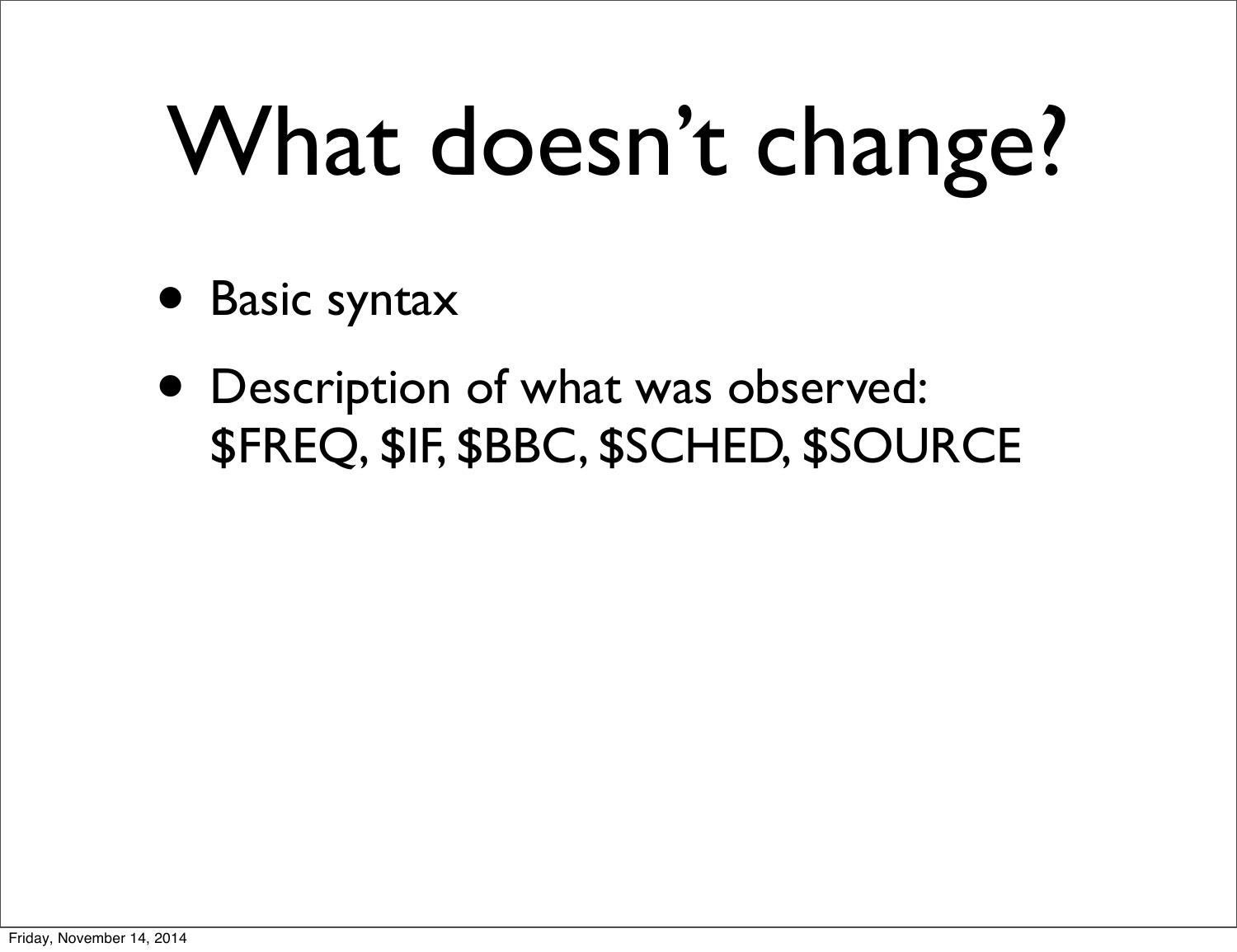# Full VSI-H support

#### • Through new \$BITSTREAMS block

#### def MK5B.8Ch2bit;

| stream $def = &CH01 : sign : 16$       |     |                      |  | $\therefore$ 8; |
|----------------------------------------|-----|----------------------|--|-----------------|
| stream def = $&CH01 : mag : 17 : 9;$   |     |                      |  |                 |
| stream def = $&CH02$ : sign : 18 : 10; |     |                      |  |                 |
| stream def = $&CH02$                   |     | : mag : 19 : 11;     |  |                 |
| stream $def = &CHO3$                   |     | : sign : $0: 0$ : 0; |  |                 |
| stream_def = $&CH03 : mag : 1 : 1;$    |     |                      |  |                 |
| stream $\det$ = &CH04 : sign : 2 : 2;  |     |                      |  |                 |
| stream $def = &CHO4 : mag : 3 : 3;$    |     |                      |  |                 |
| stream def = $&CH05 : sign : 20 : 12;$ |     |                      |  |                 |
| stream def = $&CH05:$ mag : 21 : 13;   |     |                      |  |                 |
| stream def = $&CH06 : sign : 22 : 14;$ |     |                      |  |                 |
| stream $def = &EHB6 :$                 |     | mag : 23 : 15;       |  |                 |
| stream def = $&CH07 : sign : 4 : 4;$   |     |                      |  |                 |
| stream $def = &CHO7$ :                 |     | mag : 5 : 5;         |  |                 |
| stream $def = &CH08 : sign : 6 : 6;$   |     |                      |  |                 |
| stream_def = $&CH08: mag: 7: 7;$       |     |                      |  |                 |
| stream sample_rate                     | $=$ | $4$ Ms/s;            |  |                 |
| enddef;                                |     |                      |  |                 |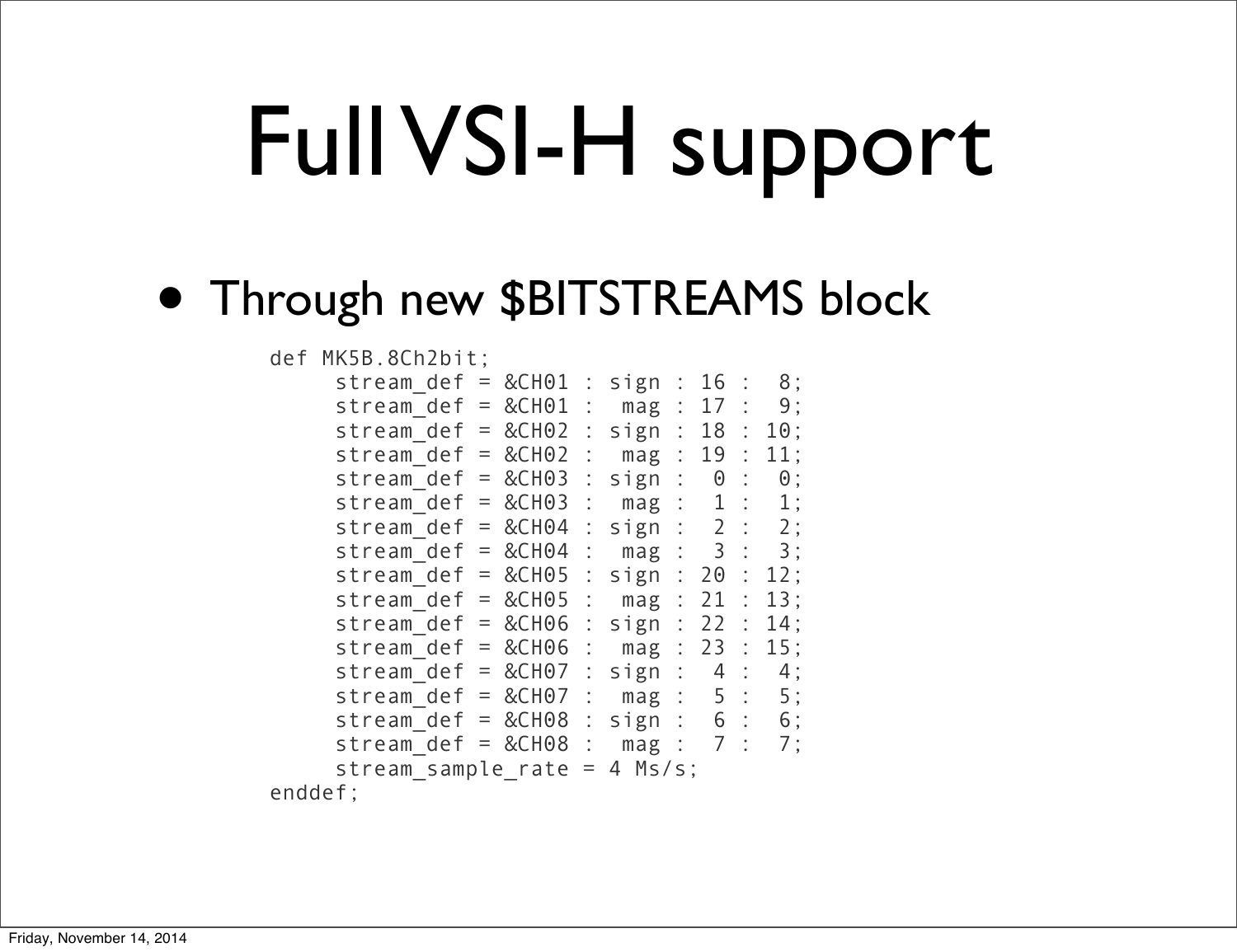# VDIF support

• Through new \$DATASTREAMS block

| def DS1;                                                                   |                                                                        |  |  |  |  |  |  |
|----------------------------------------------------------------------------|------------------------------------------------------------------------|--|--|--|--|--|--|
| datastream= $&DS1$ : $VDIF$ : $X$ ;                                        |                                                                        |  |  |  |  |  |  |
| thread= $&DS1 : &th^{\circ} = 0 : 4 : 64$ Ms/sec : 2 : real : 8000 ;       |                                                                        |  |  |  |  |  |  |
| thread= $&DS1 : & thread1 : 1 : 4 : 64 \text{ Ms/sec} : 2 : real : 8000 :$ |                                                                        |  |  |  |  |  |  |
| $channel = \&DS1 : \&thread0 : \&CH-XRO : 0 :$                             |                                                                        |  |  |  |  |  |  |
| $channel=$                                                                 | &DS1 : &thread0 : &CH-XR1 : 1 :                                        |  |  |  |  |  |  |
| &DS1<br>$channel=$                                                         | $\therefore$ &thread0 $\therefore$ &CH-XR2 $\therefore$ 2 $\therefore$ |  |  |  |  |  |  |
| 8DS1<br>$channel =$                                                        | $:$ &thread $0:$ &CH-XR3 $:$ 3 $:$                                     |  |  |  |  |  |  |
| 8DS1<br>$channel=$                                                         | $:$ &thread1 $:$ &CH-XL0 $:$ 0 $:$                                     |  |  |  |  |  |  |
| &DS1<br>$channel=$                                                         | $:$ &thread1 $:$ &CH-XL1 $:$ 1 $:$                                     |  |  |  |  |  |  |
| &DS1<br>$channel =$                                                        | : &thread1 : &CH-XL2 : 2 :                                             |  |  |  |  |  |  |
| $channel =$ &DS1                                                           | : &thread1 : &CH-XL3 : 3 :                                             |  |  |  |  |  |  |
| nnddof                                                                     |                                                                        |  |  |  |  |  |  |

enddef;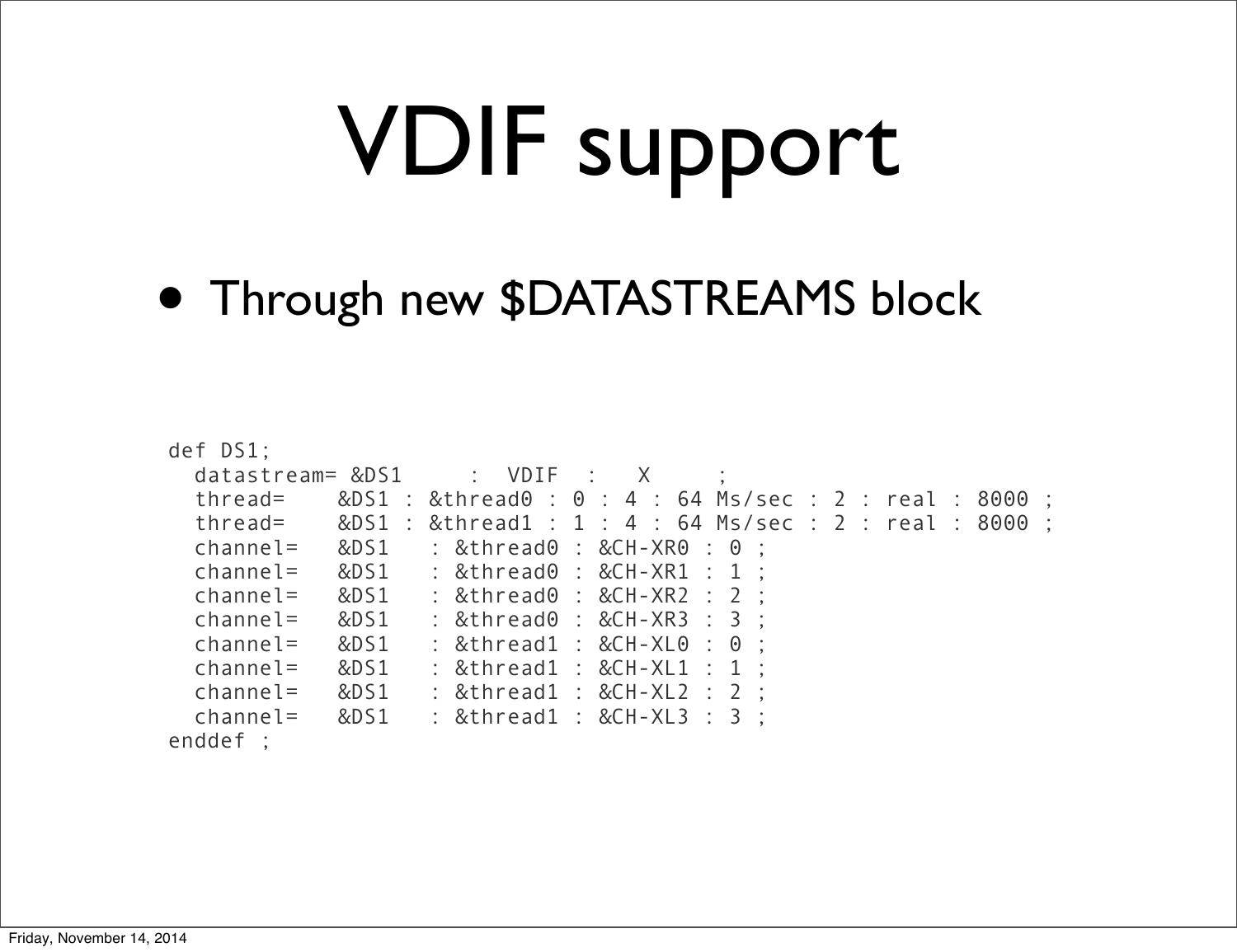# Equipment support

- Major overhaul of \$DAS block
- **equip** parameter describes rack/recorder
- **equip\_set** parameter describes equipmentspecific settings
- **connection** parameter describes how equipment is connected
- other parameters have been renamed or deleted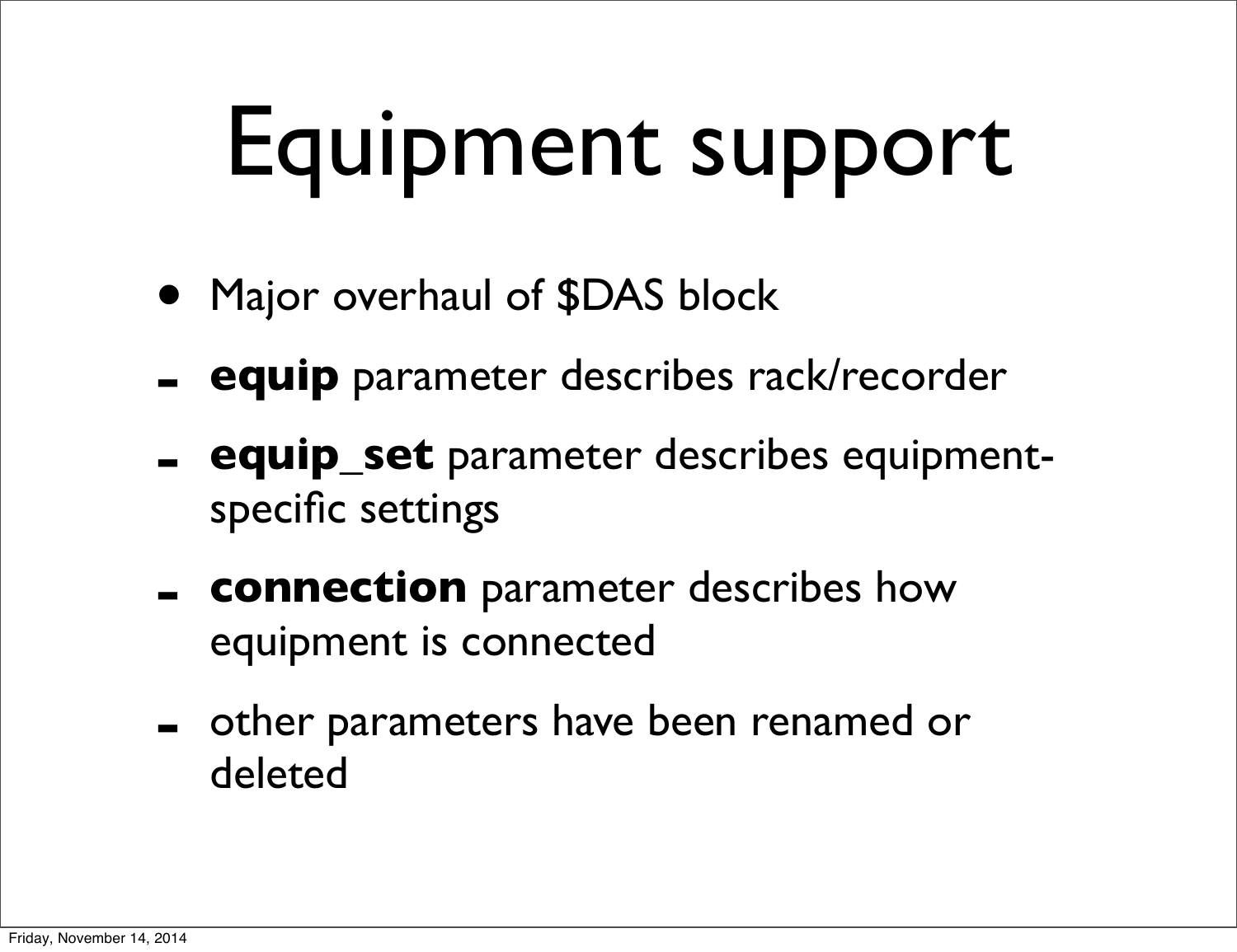# Equipment support

#### • Simple setup:

```
def DBBC;
  equip = rack: DBBC : &DBBC-1;
   equip = recorder : Mark5B : &MK5B-1;
end;
```
#### • Slightly more explicit:

```
def DBBC;
 equip = rack : DBBC : &DBBC-1 : A;
 equip = reorder : Mark5B : &MK5B-1 : 1;
 connection = &IF_1R : &BBBC-1 : inA : in : analog;
 connection = &IF\_1L : &BBE-1 : inB : in : analog;connection = &DS\overline{1} : &DBBC-1 : out1 : out : VSI-H;
 connection = &DS1 : &MK5B-1 : in : in : VSI-H:end;
```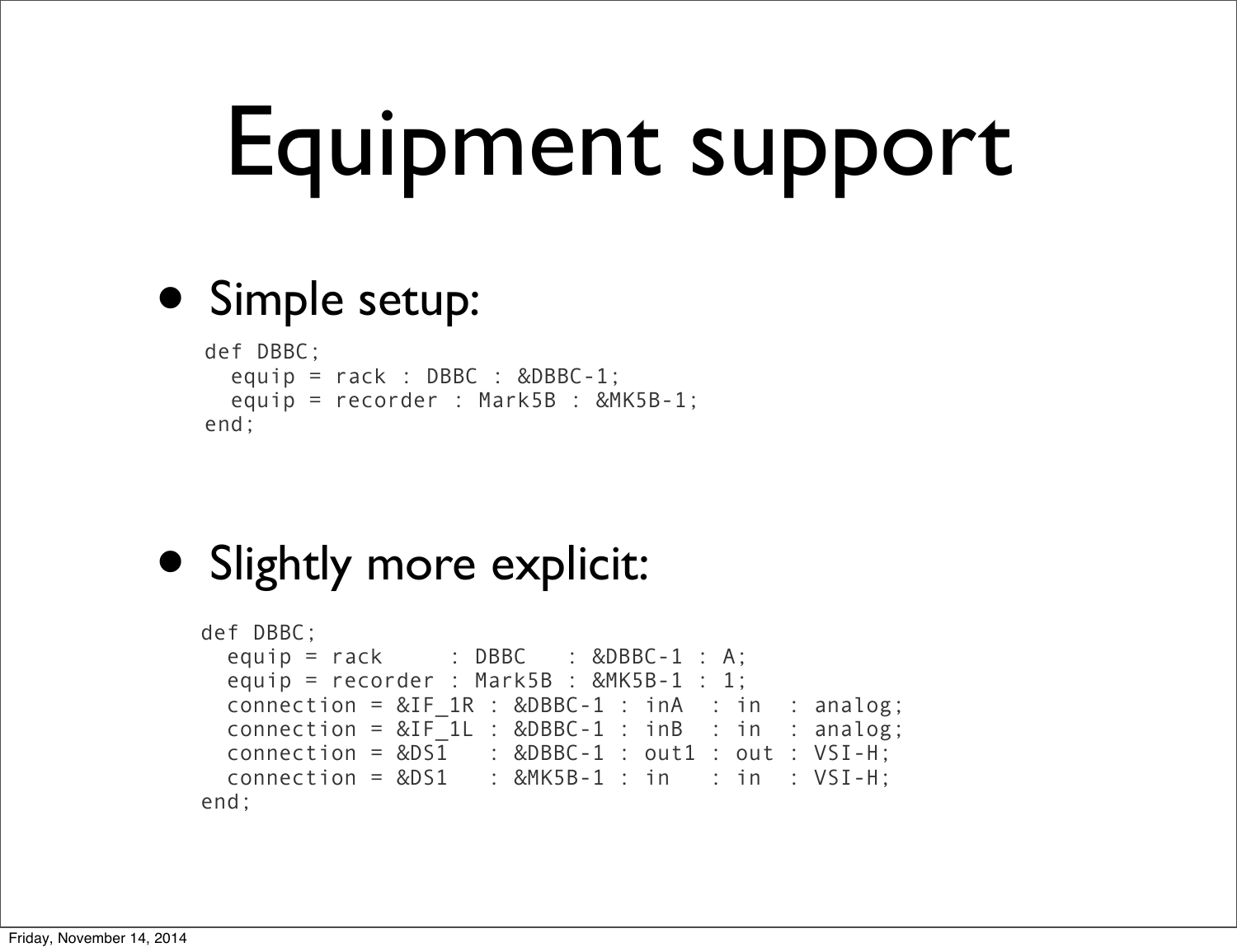

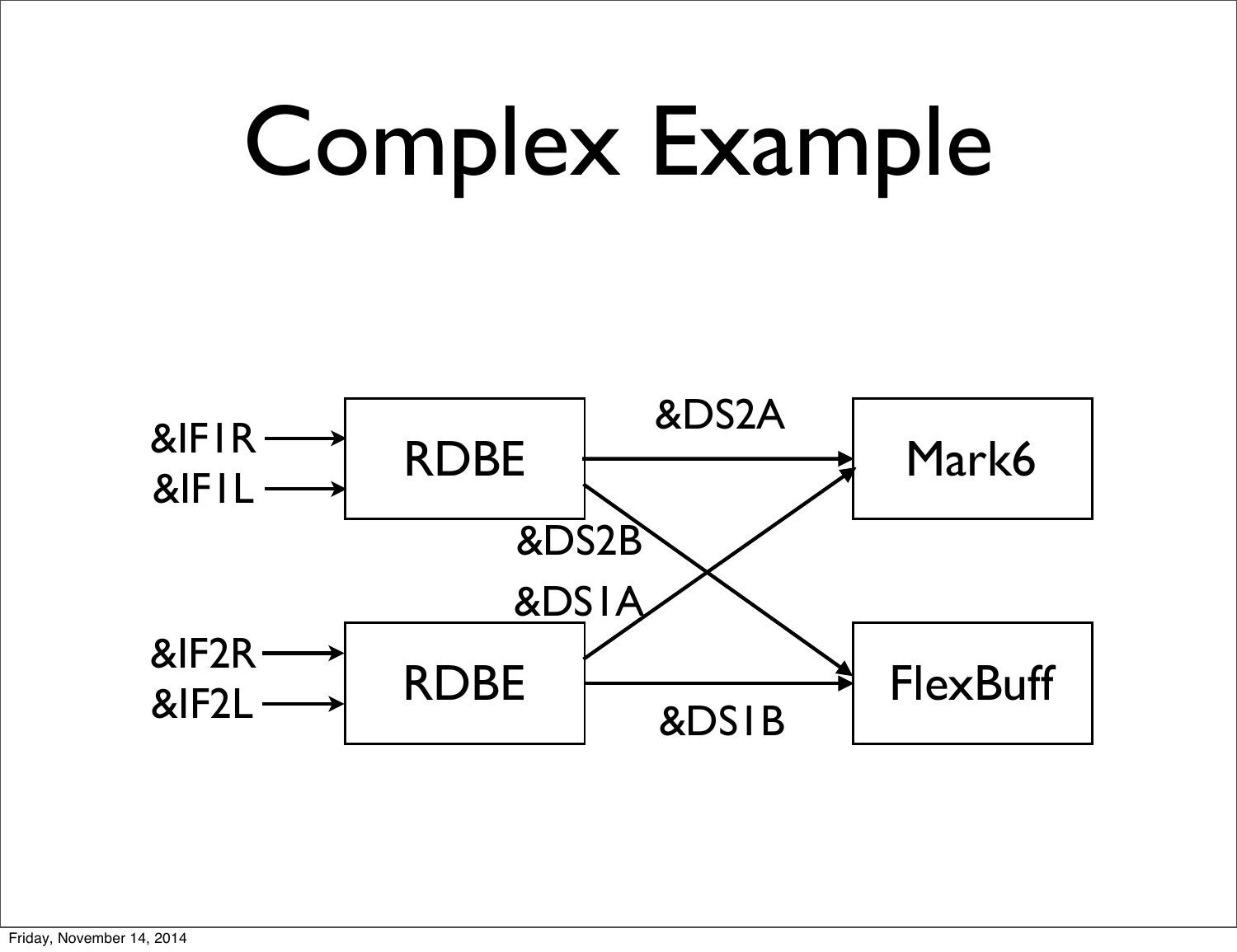# Complex Example

|  | def 2RDBE; |  |  | $connection = \&DS2B : \&FB-1$ | $:$ in | $\therefore$ in | equip = $rack$ : RDBE : $\&RDBE-1$ : 1;<br>equip = $rack$ : RDBE : &RDBE-2 : 2;<br>equip = $reorder$ : Mark6 : $\&MKG-1$ : 1;<br>equip = recorder : FlexBuff : &FB-1 : 1;<br>connection = $&IF1R : &RDBE-1 : in1 : in : analog;$<br>connection = $&IF1L : &RDBE-1 : in2 : in : analog;$<br>connection = $&IF2R : &RDBE-2 : in1 : in : analog;$<br>connection = $&IF2L : &RDBE-2 : in2 : in : analog;$<br>$connection = \&DS1A : \&RDBE-1 : out1 : out : ETH;$<br>$connection = \&DS1A : \&MK6-1 : in : in : ETH;$<br>connection = $&DS1B : &RDBE-1 : out2 : out : ETH;$<br>connection = $&DS1B : & FB-1 : in : in : ETH$ ;<br>$connection = \&DS2A : \&RDBE-2 : out1 : out : ETH;$<br>connection = $&DS2A : &MK6-1 : in : in : ETH;$<br>connection = $&$ DS2B : $&$ RDBE-2 : out 2 : out : ETH;<br>: ETH: |
|--|------------|--|--|--------------------------------|--------|-----------------|-----------------------------------------------------------------------------------------------------------------------------------------------------------------------------------------------------------------------------------------------------------------------------------------------------------------------------------------------------------------------------------------------------------------------------------------------------------------------------------------------------------------------------------------------------------------------------------------------------------------------------------------------------------------------------------------------------------------------------------------------------------------------------------------------------------|

end;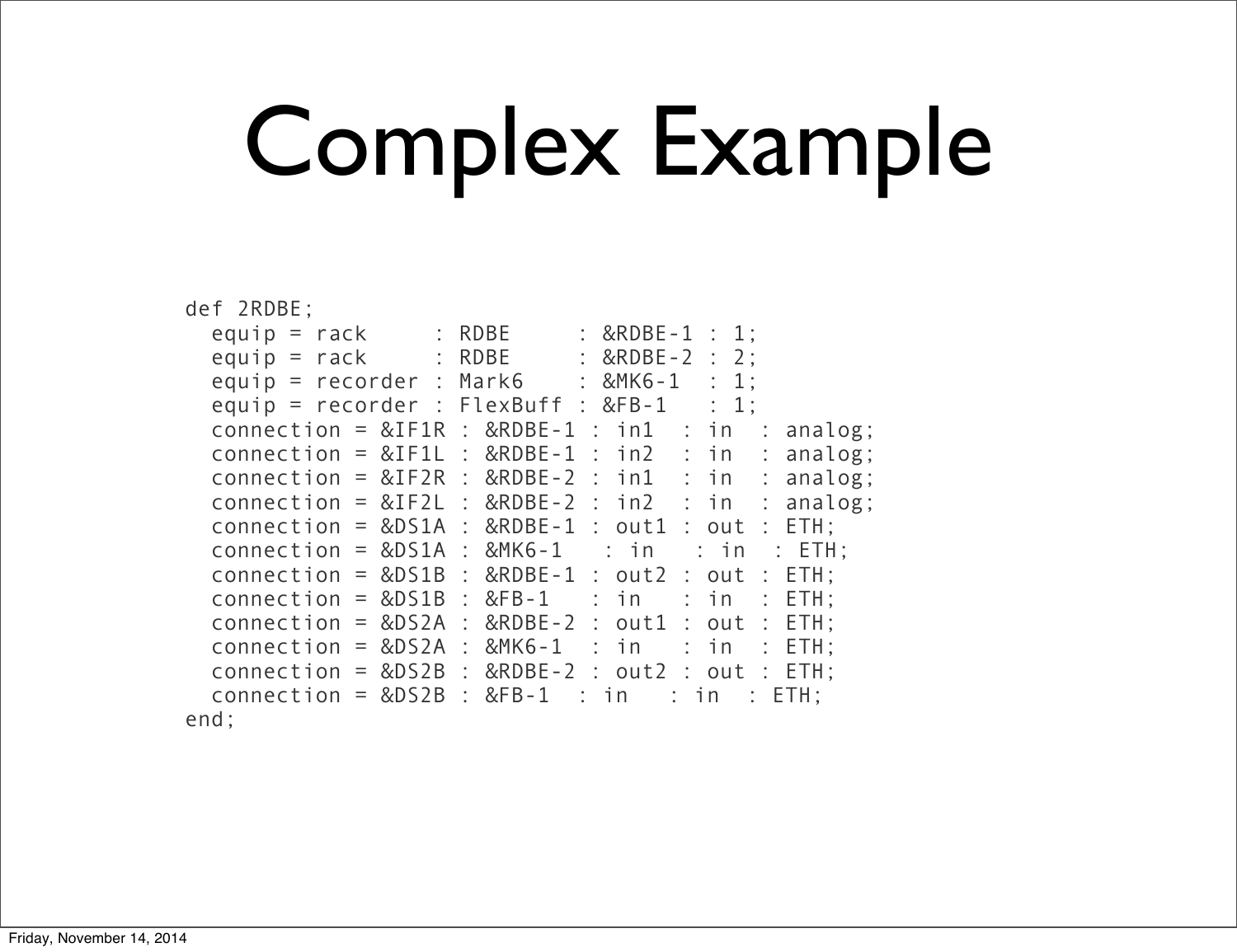### Transition plan

- Test Phase
	- Implementation
	- Testing
	- Finalization of VEX2 standard
- **Transition Phase** 
	- Use of VEX1 and VEX2 in parallel
	- Scheduling tools will emit both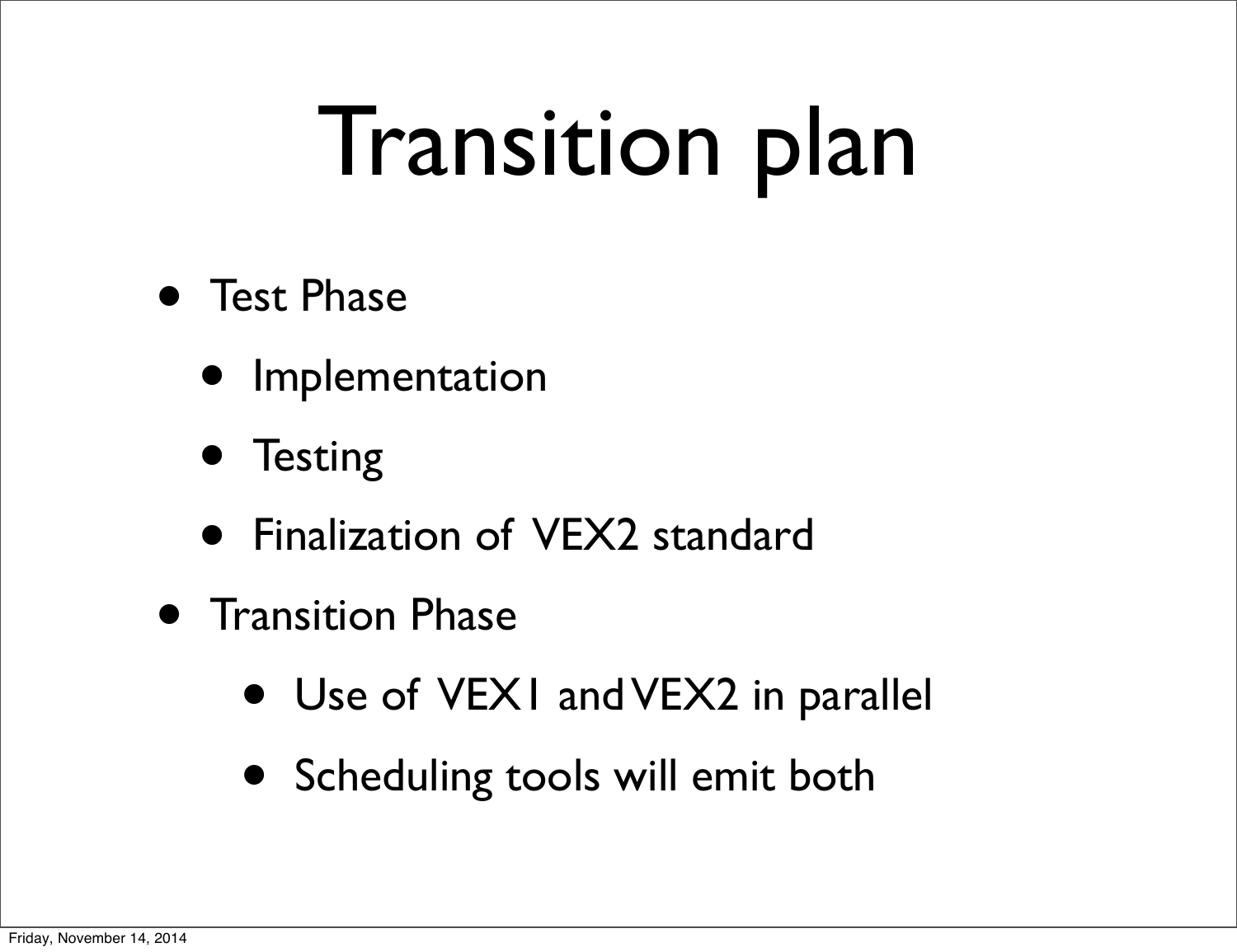### Where are we?

- Draft released in September <https://safe.nrao.edu/wiki/bin/view/VLBA/Vex2doc>
- Implementation started VDIF support in SFXC correlator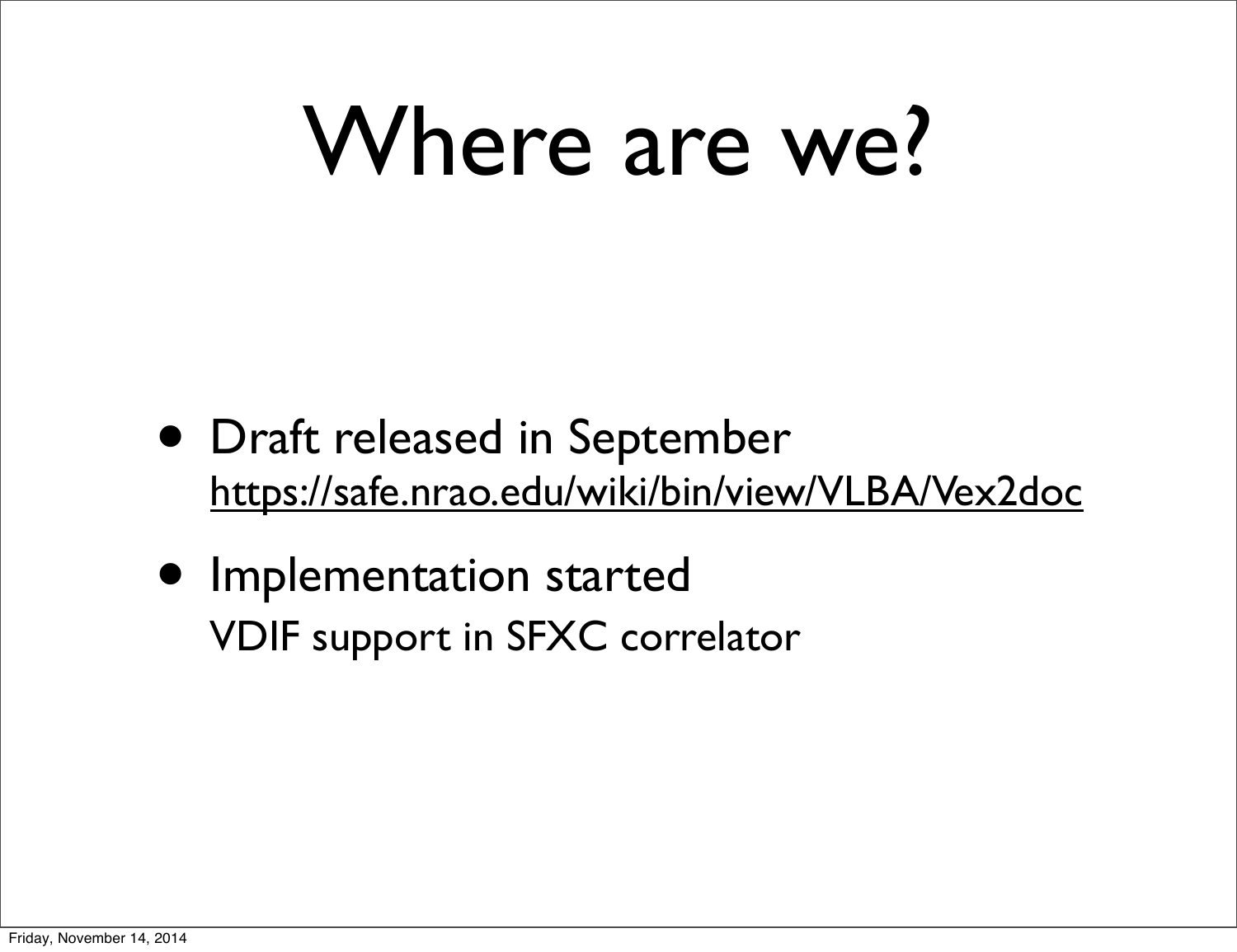#### Timeline

- Comment period closes November 21
	- Community notepad for comments
- Necessary changes made by December 19
	- Larger/controversial issues probably have to wait for VEX 2.1
- Test phase starts